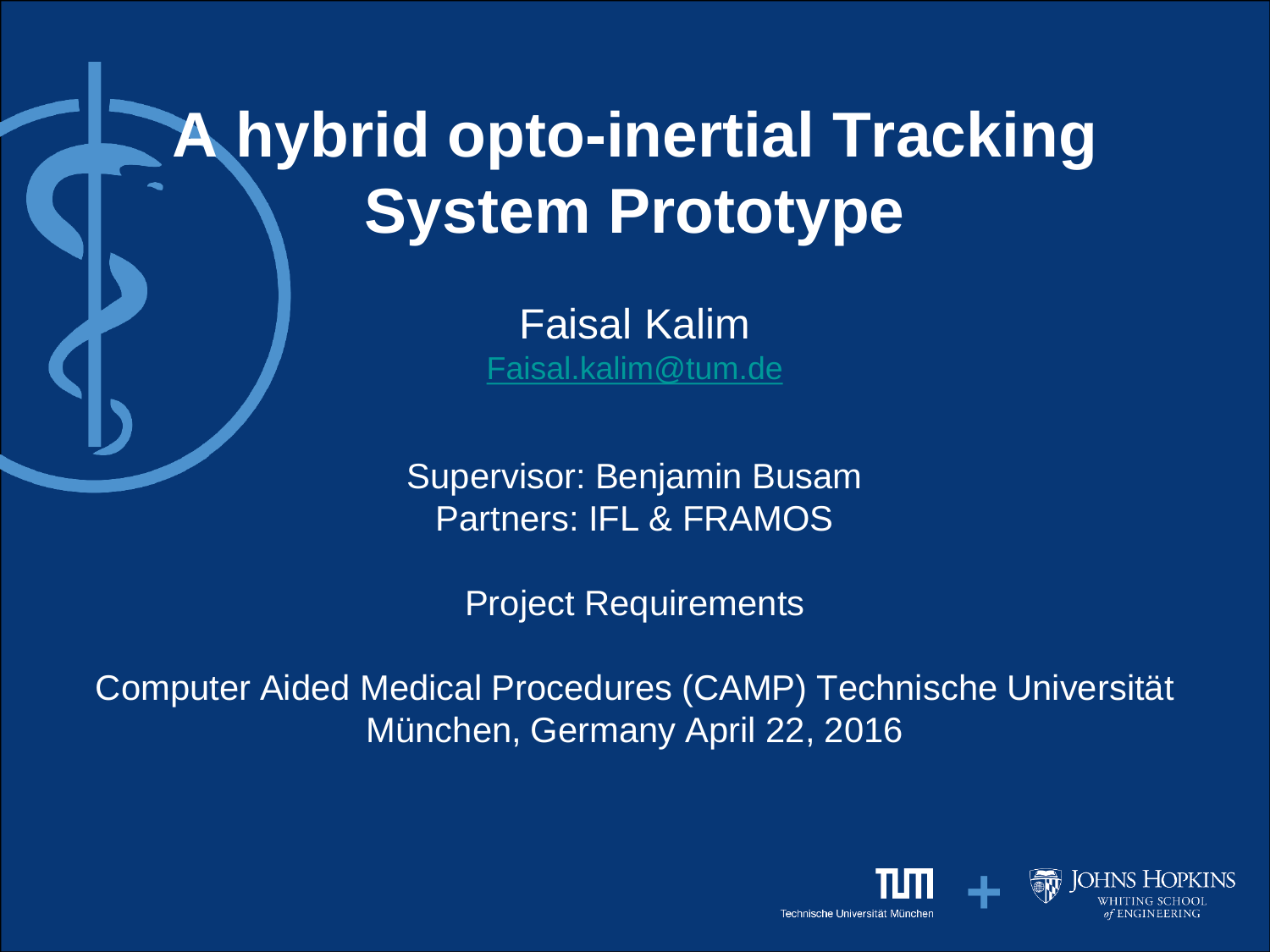### Background and Motivation

 Electromagnetic Tracking **Pros**  $\triangleright$  No line of sight restrictions Optical Tracking  $\triangleright$  Pros  $\triangleright$  High Accuracy  $\triangleright$  Inertial Tracking  $\triangleright$  Pros  $\triangleright$  No line of sight restriction

- **≻ Cons** 
	- Limited accuracy [mm]
	- $\triangleright$  Small working volume

#### **≻ Cons**

 $\triangleright$  Strong Line of Sight **Restriction** 

**≻ Cons** 

Gyroscope drift with time





B. Busam – Optical Tracking for Medical Applications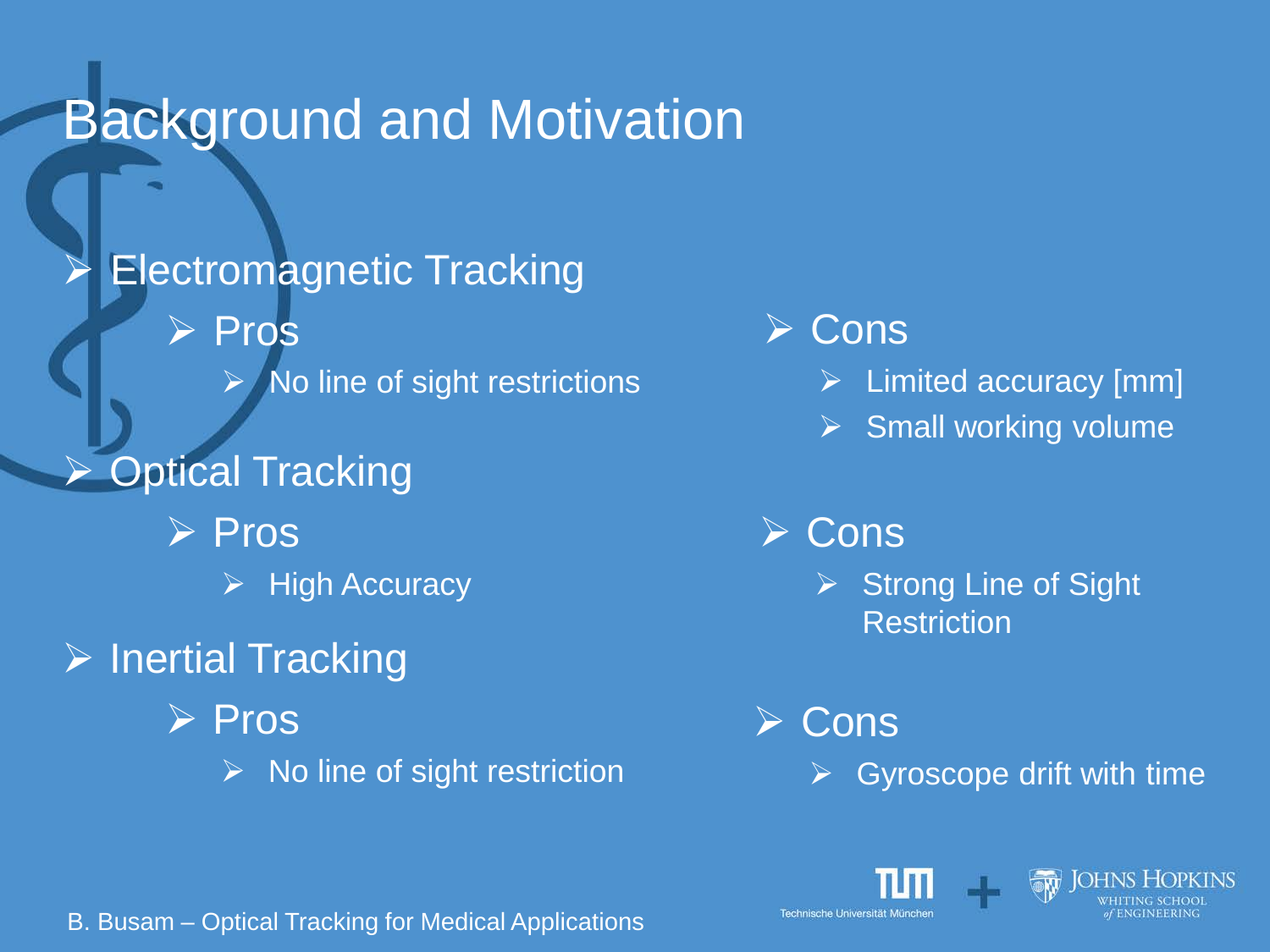### **Problem Statement**

• To develop a software prototype that fuses the data streams of both an inertial measurement unit (IMU) and an optical tracking system (OTS)





- Accelerometer: Left-Right, Back-Forward, Up-Down
- Gyroscope: Pitch, Roll, Yaw

B. Busam – Optical Tracking for Medical Applications [http://image.slidesharecdn.com/mpu6050-slides-160111030027/95/mpu6050-imu-with-arduino-5-](http://image.slidesharecdn.com/mpu6050-slides-160111030027/95/mpu6050-imu-with-arduino-5-638.jpg?cb=1455865197)  $\leq$  638.jpg?cb=1455865197

**A hybrid opto-inertial Tracking System Prototype - Faisal Kalim**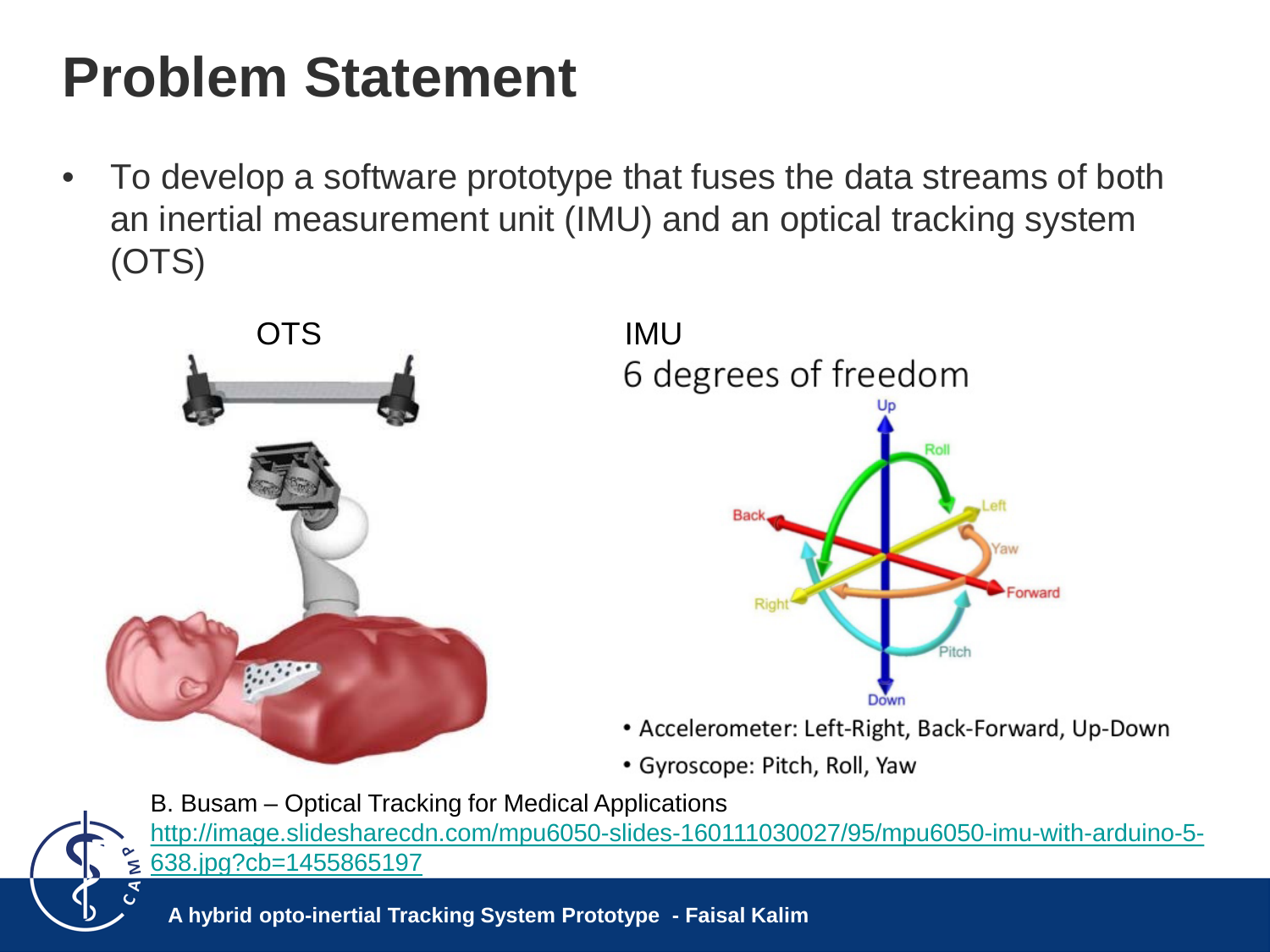## **Stakeholders**

- $\triangleright$  Project Partners
	- $\triangleright$  IFL[1]
	- FRAMOS[2]
- $\triangleright$  Supervisor
	- Benjamin Busam
- **≻ Project Manager** 
	- Faisal Kalim



[1] [https://www.framos.com](https://www.framos.com/) [2] <http://campar.in.tum.de/Chair/IFL> [http://drmullibusinessmanagement.wikispaces.com/file/view/stakeholders.jpg/174196091/stakeholde](http://drmullibusinessmanagement.wikispaces.com/file/view/stakeholders.jpg/174196091/stakeholders.jpg) **zrs.jpg** 

**A hybrid opto-inertial Tracking System Prototype - Faisal Kalim**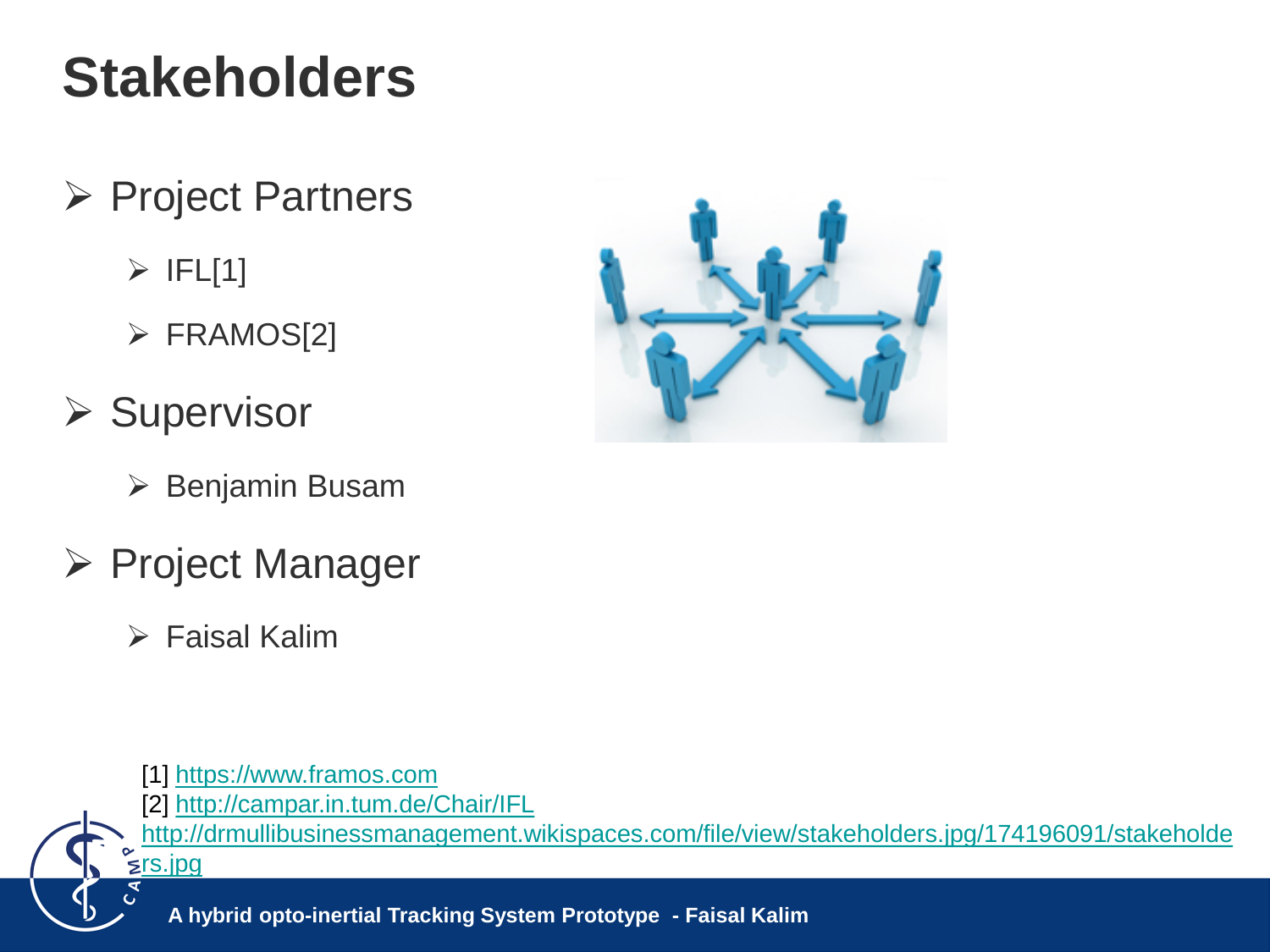## **Requirements and Specifications**

#### $\triangleright$  Tracking

- $\triangleright$  Tracking of device based on IMU data
- Fusion of data from OTS and IMU based tracking

#### $\triangleright$  Evaluation

 $\triangleright$  Compare results of IMU based tracking to OTS

### GUI

 $\triangleright$  Display individual + hybrid pose values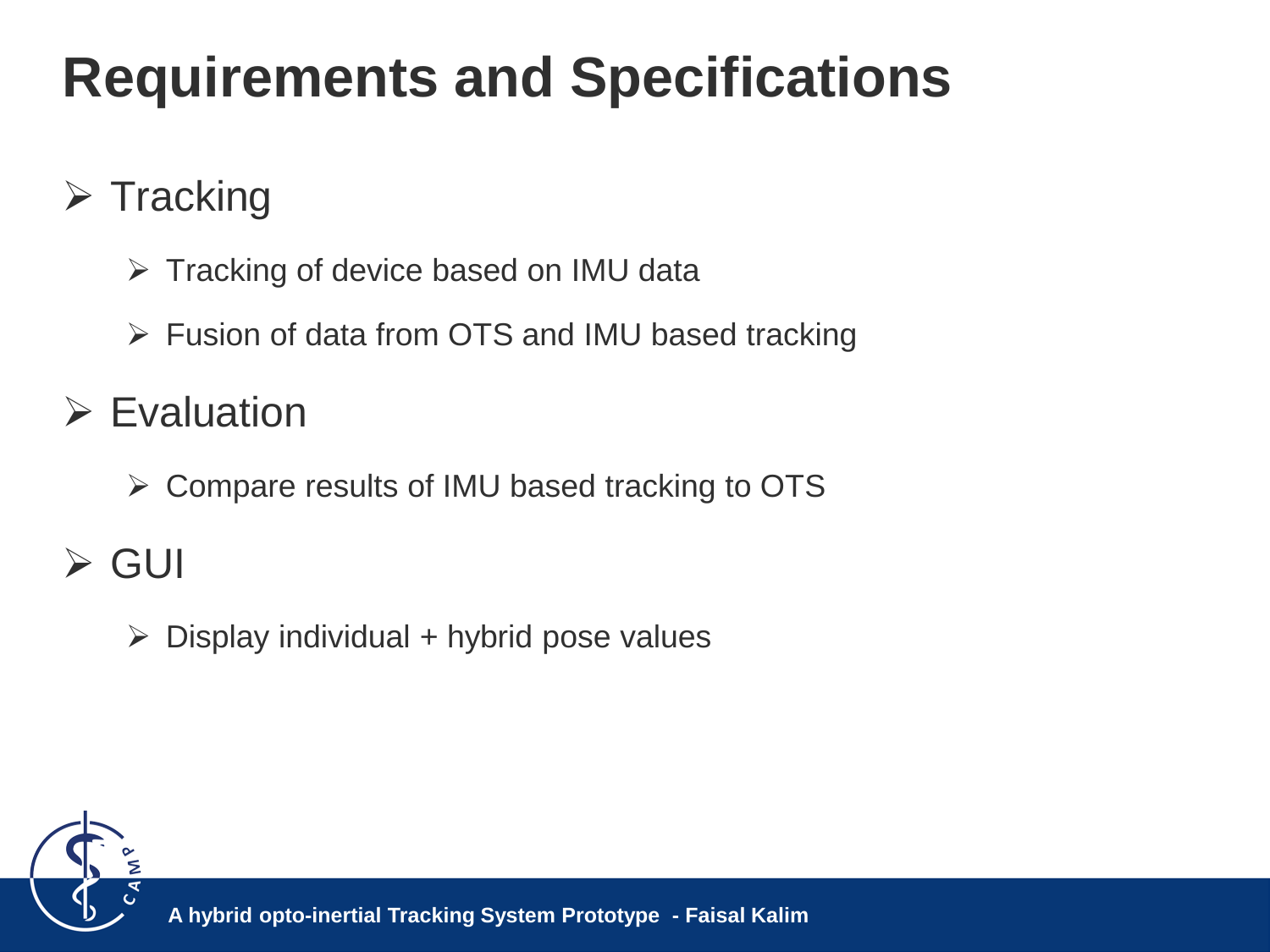### **Tasks**

- $\triangleright$  Data reading from IMU
- $\triangleright$  Calibration of IMU
- $\triangleright$  IMU tracking
- $\triangleright$  IMU and OTS Co-calibration and fusion
- **≻** GUI Development
- $\triangleright$  Evaluation of IMU based tracking vs OTS
- **▶ Tests/Verification**
- **▶ Documentation/Reports**